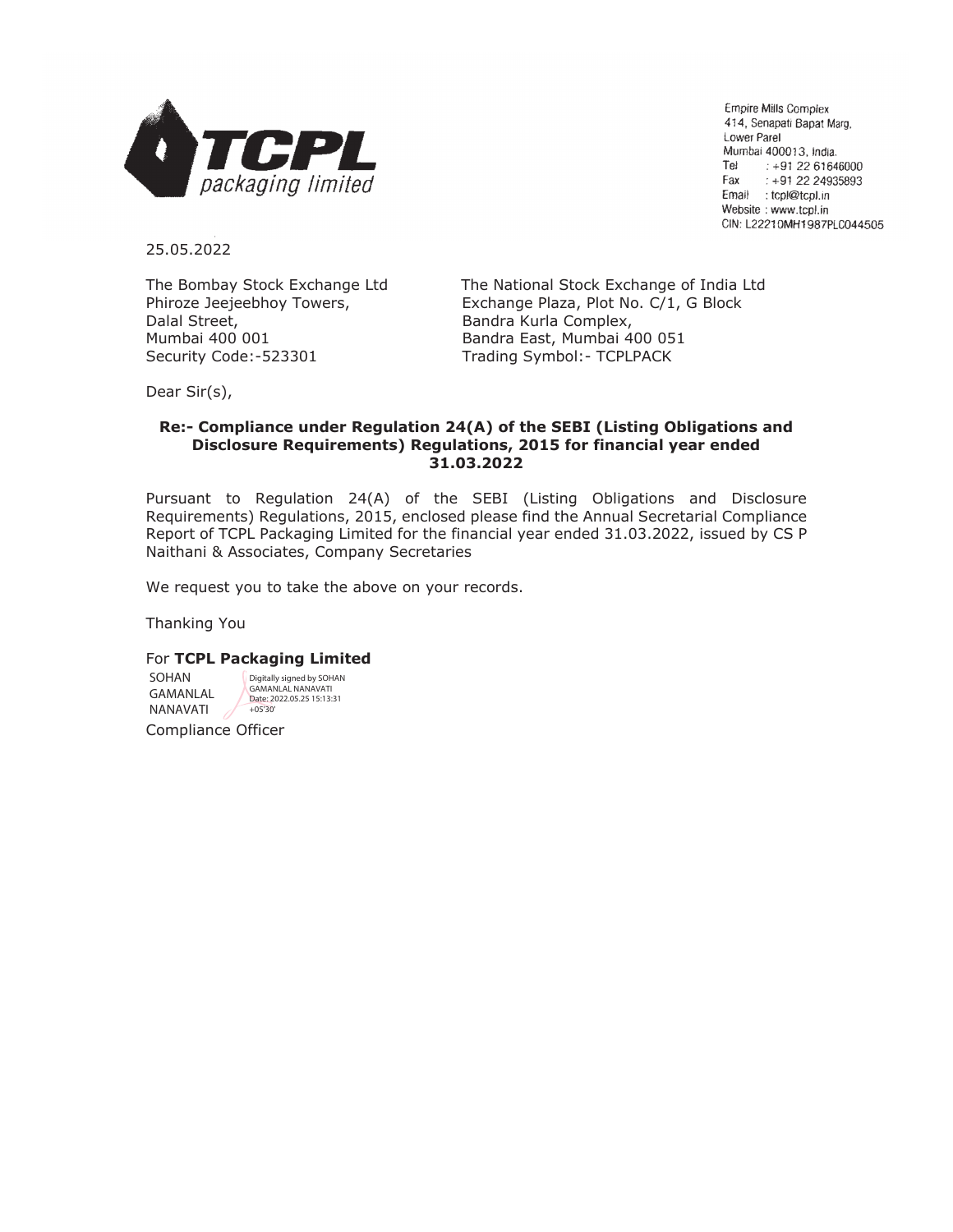

## Secretarial compliance report of TCPL PACKAGING LIMITED for the year ended 31st March 2022

I, Prasen Naithani, of P. Naithani & Associates, have examined:

- (a) all the documents and records made available to us and explanation provided by TCPL PACKAGING LIMITED ("the listed entity"),
- (b) the filings/ submissions made by the listed entity to the stock exchanges,
- (c) website of the listed entity,
- (d) any other document/ filing, as may be relevant, which has been relied upon to make this certification

for the year ended 31<sup>st</sup> March, 2022, for the period from 1<sup>st</sup> April, 2021 to 31<sup>st</sup> March, 2022 (Review Period) in respect of compliance with the provisions of :

- (a) the Securities and Exchange Board of India Act, 1992 ("SEBI Act") and the Regulations, circulars, guidelines issued thereunder; and
- (b) the Securities Contracts (Regulation) Act, 1956 ("SCRA"), rules made thereunder and the Regulations, circulars, guidelines issued thereunder by the Securities and Exchange Board of India ("SEBI");

The specific Regulations, whose provisions and the circulars/ guidelines issued thereunder, have been examined, include:-

- (a) Securities and Exchange Board of India (Listing Obligations and Disclosure Requirements) Regulations, 2015 as amended from time to time;
- (b) Securities and Exchange Board of India (Substantial Acquisition of Shares and Takeovers) Regulations, 2011;
- (c) Securities and Exchange Board of India (Prohibition of Insider Trading) Regulations, 2015;

and based on the above examination, I hereby report that, during the Review Period:

(a) The listed entity has complied with the provisions of the above Regulations and circulars/ guidelines issued thereunder;

| Sr. | Compliance              | <b>Deviations</b> | <b>Observations/ Remarks</b>   |
|-----|-------------------------|-------------------|--------------------------------|
| No. | Requirement             |                   | <b>Practicing</b><br>of<br>the |
|     | (Regulations/circulars/ |                   | <b>Company</b>                 |
|     | including<br>guidelines |                   | Secretary                      |
|     | specific clause)        |                   |                                |
|     |                         | NIL.              |                                |